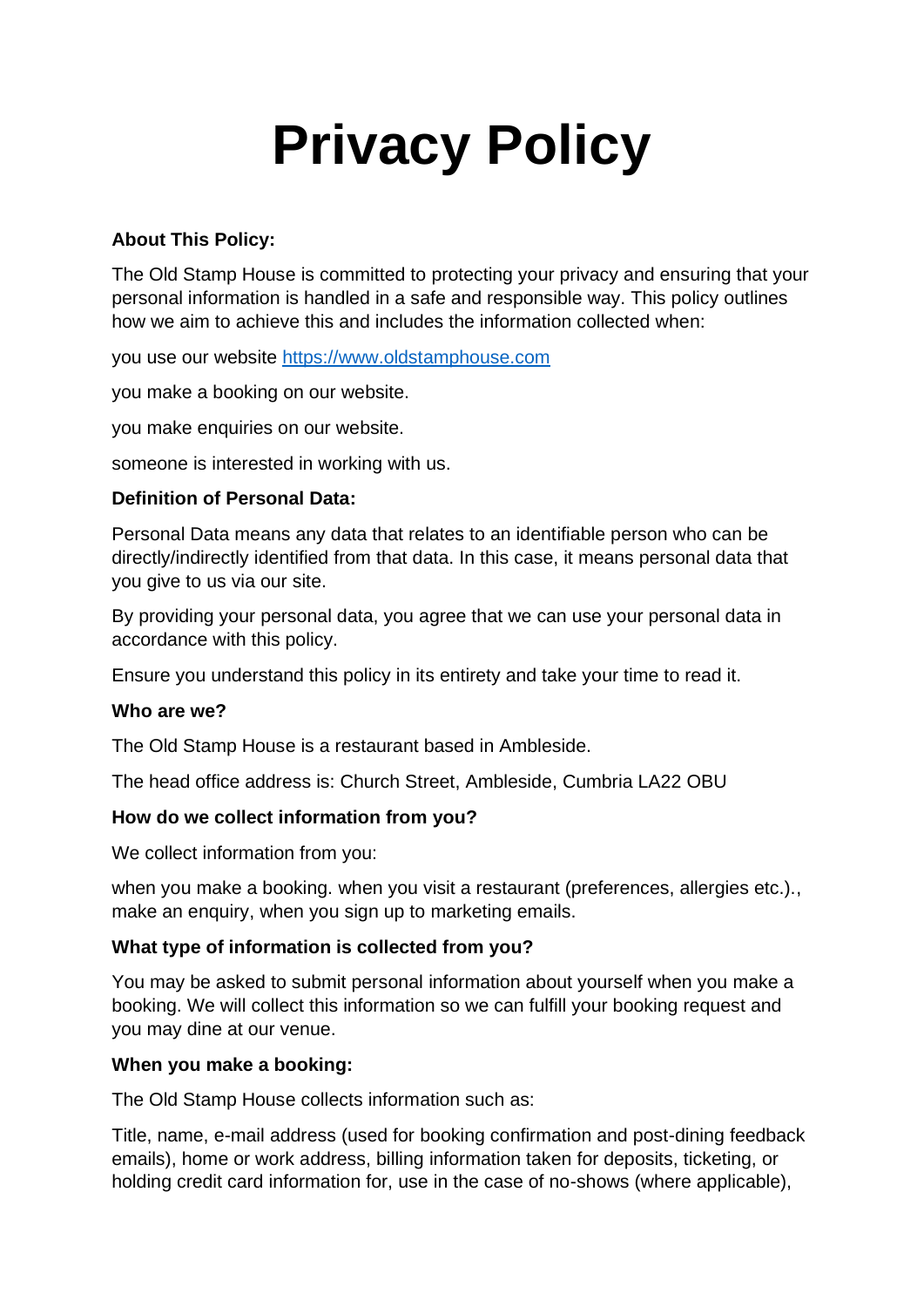telephone number, company name, dietary requests, marketing preferences (whether you opt-in or opt-out)

## **When you dine at The Old Stamp House:**

marketing responses (where applicable), current and past restaurant reservation details

#### **When you access our sites:**

There is "Device Information" about your computer hardware and software that is automatically collected by The Old Stamp House.

## **This information can include:**

device type (e.g. mobile, computer, laptop, tablet), cookies, operating system, IP address, browser type, browser information (e.g., type, language, and history), domain names, access times, settings, referring website addresses, other data about your device to provide the services as otherwise described in this policy.

## **Location information:**

If you use our website, we may receive your generic location (such as city or neighbourhood).

#### **Careers:**

You may submit your CV if you're interested in working for us to [oldstamphouse@outlook.com](mailto:oldstamphouse@outlook.com) 

This information may include:

personal details, employment details, education, salary history, other relevant details

We will use this information to assess your application. We may also keep it in our records for future reference. Please get in contact if you would no longer like us to hold your records at [oldstamphouse@outlook.com](mailto:oldstamphouse@outlook.com)

# **How is your information used?**

Our use of your personal data will always have a lawful basis, either because it is necessary to complete a booking, because you have consented to our use of your personal data (e.g. by subscribing to emails), or because it is in our legitimate interests.

We require the information outlined in the previous section to understand your needs and provide you with a better service, and in particular for the following reasons:

Internal record keeping.

Send you service emails (booking confirmation and post-dining feedback).

Improve our products and services.

Send marketing communications if you have opted in to receive them.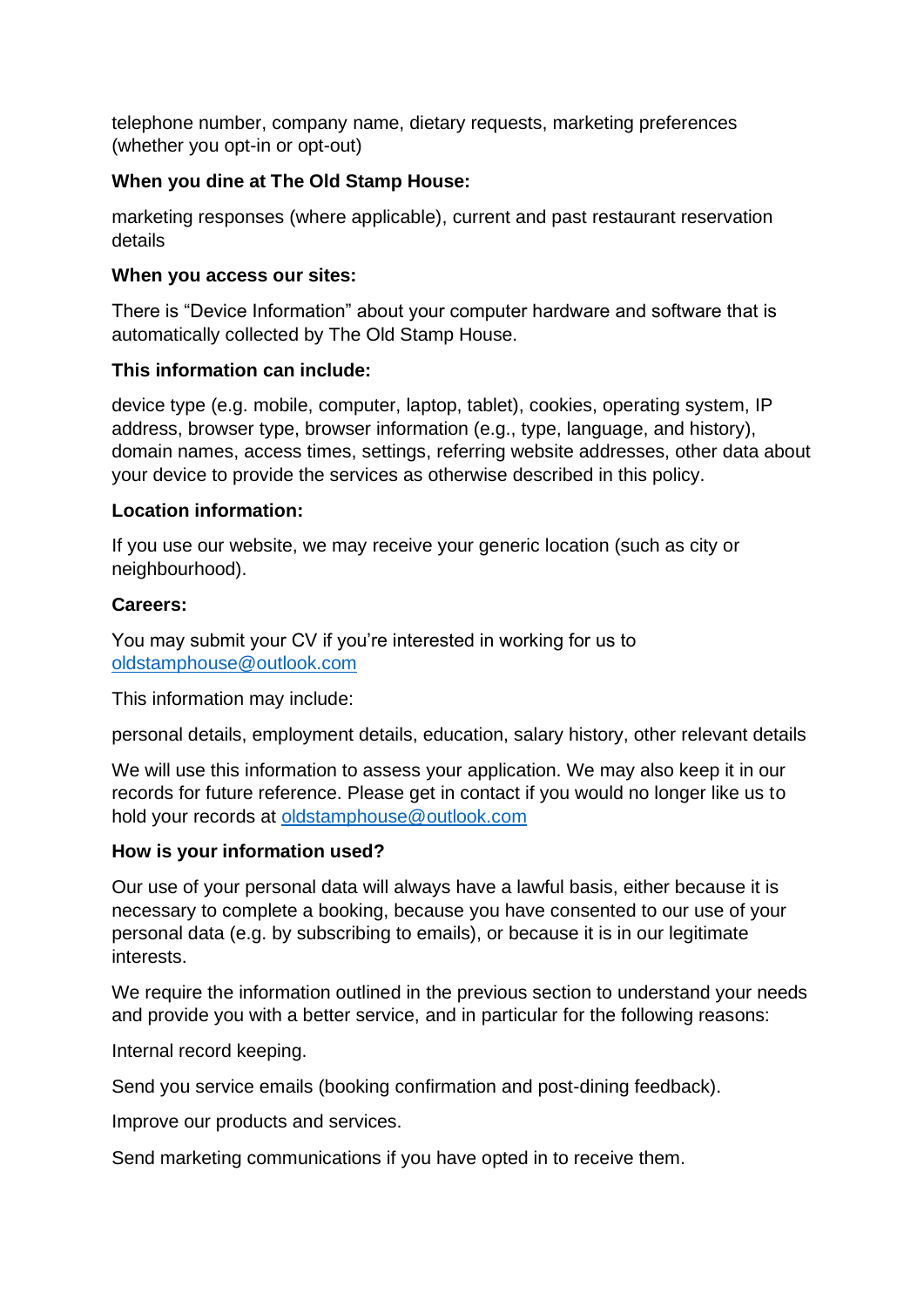We may use the information to customise the website according to your interests.

# **Who has access to your information?**

We will not sell, distribute, or lease your personal information to third parties. Any personal information we request from you will be safeguarded under current legislation.

We will only share your information with companies if necessary, to deliver services on our behalf. For example, service providers (e.g. ResDiary for the provision of online bookings), third-party payment processors, and other third parties to provide our Sites and fulfil your requests, and as otherwise consented to by you or as permitted by applicable law.

Third parties (including ResDiary) whose content appears on our Site may use thirdparty Cookies, as detailed below. Please refer to 'Use of Cookies' for more information on controlling Cookies. Please note that we do not control the activities of such third parties, nor the data they collect and use and advise you to check the privacy policies of any such third parties.

You may choose to restrict the collection or use of your personal information at any point. Please refer to the Your Choices section of this Privacy Policy for details.

# **How and where do we store data?**

We only keep your personal data for as long as we need to in order to use it as described in this privacy policy, and/or for as long as we have your permission to keep it.

For reservations taken through ResDiary software, your data will only be stored in the UK.

ResDiary data is stored securely in data centres managed by Rackspace.

# **Profiling:**

We may analyse your personal information to create a profile of your interests and preferences so that we can contact you with information relevant to you. We may make use of additional information about you when it is available from external sources to help us do this effectively.

# **Your Choices:**

We will not contact you for marketing purposes by email, phone or text message unless you have given your prior consent. We will not pass your details to any third parties for marketing purposes unless you have expressly permitted us to. Furthermore, you can change your marketing preferences at any time by contacting us by email at [oldstamphouse@outlook.com](mailto:oldstamphouse@outlook.com)

You have a right to request a copy of the personal information that The Old Stamp House holds about you and have any inaccuracies corrected. Any such requests should be made to this email address: [oldstamphouse@outlook.com](mailto:oldstamphouse@outlook.com)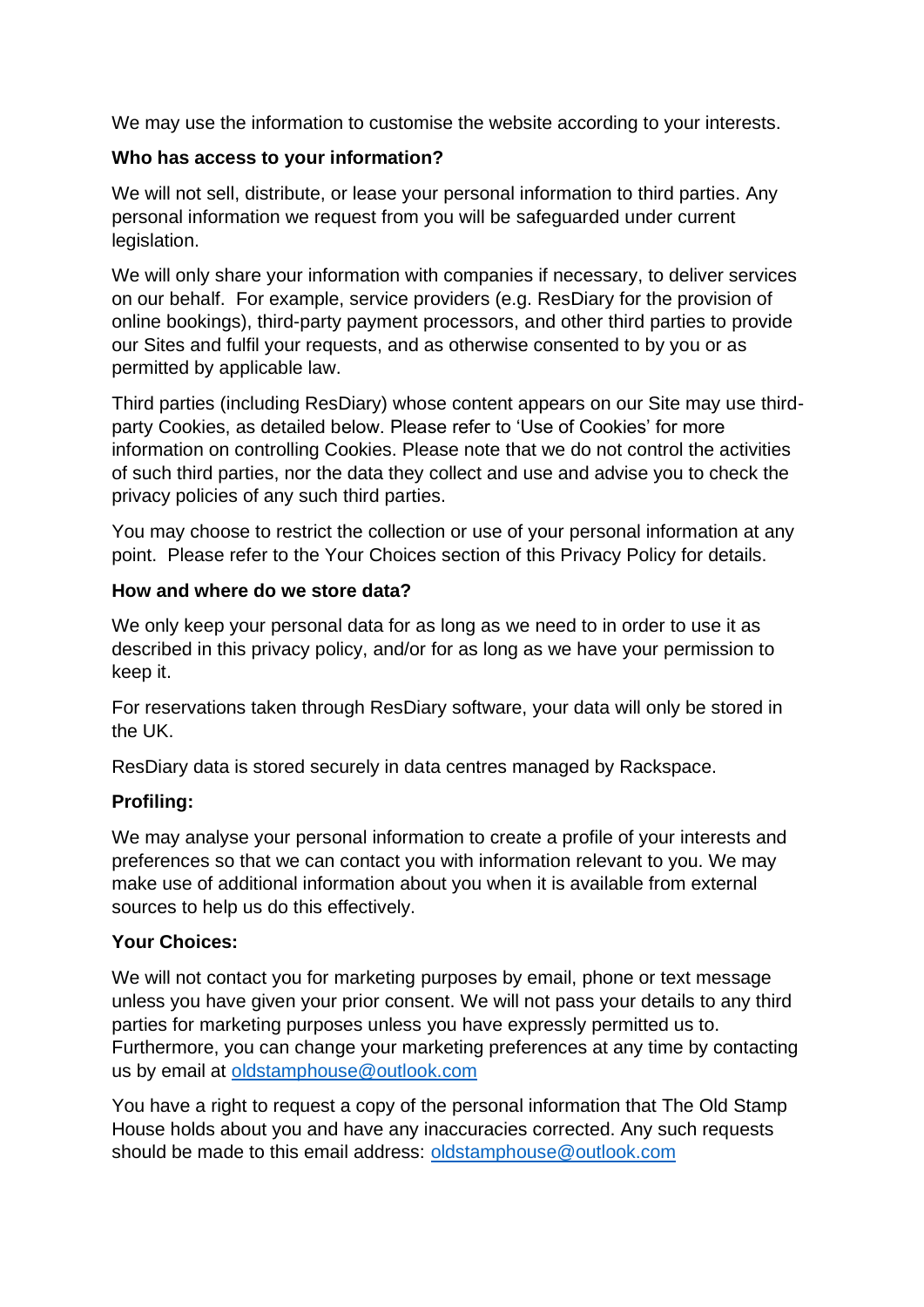You have the right to withdraw your consent to us using your personal data at any time, and to request that we delete it. We do not keep your personal data for any longer than is necessary in light of the reason(s) for which it was first collected. Data will, therefore, be retained for the following periods (or its retention will be determined on the following basis):

## **Security:**

Data security is very important to us, and to protect your data we have taken suitable measures to safeguard and secure data collected through our Site.

Use of 'cookies'

Like many other websites, we use cookies. We use them to help you personalise your online experience.

A cookie is a text file that is placed on your hard disk by a web page server which allows the website to recognise you when you visit. Cookies only collect data about browsing actions and patterns, and do not identify you as an individual.

# **We use cookies for the following purposes:**

**Authentication, personalisation and security:** cookies help us verify your account and device and determine when you log in, so we can make it easier for you to access the services and provide the appropriate experiences and features. We also use cookies to help prevent fraudulent use of login credentials.

**Performance and analytics:** cookies help us analyse how the services are being accessed and used and enable us to track the performance of the services. For example, we use cookies to determine if you viewed a page or opened an email. This helps us provide you with information that you find interesting. We also use cookies to provide insights regarding your End Users and your sites' performance, such as page views, conversion rates, device information, visitor IP addresses, and referral sites.

**Third Parties:** Third Party services may use cookies to help you sign into their services from our services. We also may use third-party cookies, such as Google Analytics, to assist with analysing performance. Any third-party cookie usage is governed by the privacy policy of the third party placing the cookie.

**Opting Out:** You can set your browser to not accept cookies, but this may limit your ability to use the services.

Our Site may contain links to other websites. Please note that we have no control over how your data is collected, stored, or used by other websites and we advise you to check the privacy policies of any such websites before providing any data to them.

# **What happens if our business changes hands?**

We may, from time to time, expand or reduce our business and this may involve the sale and/or the transfer of control of all or part of our business. Any personal data that you have provided will, where it is relevant to any part of our business that is